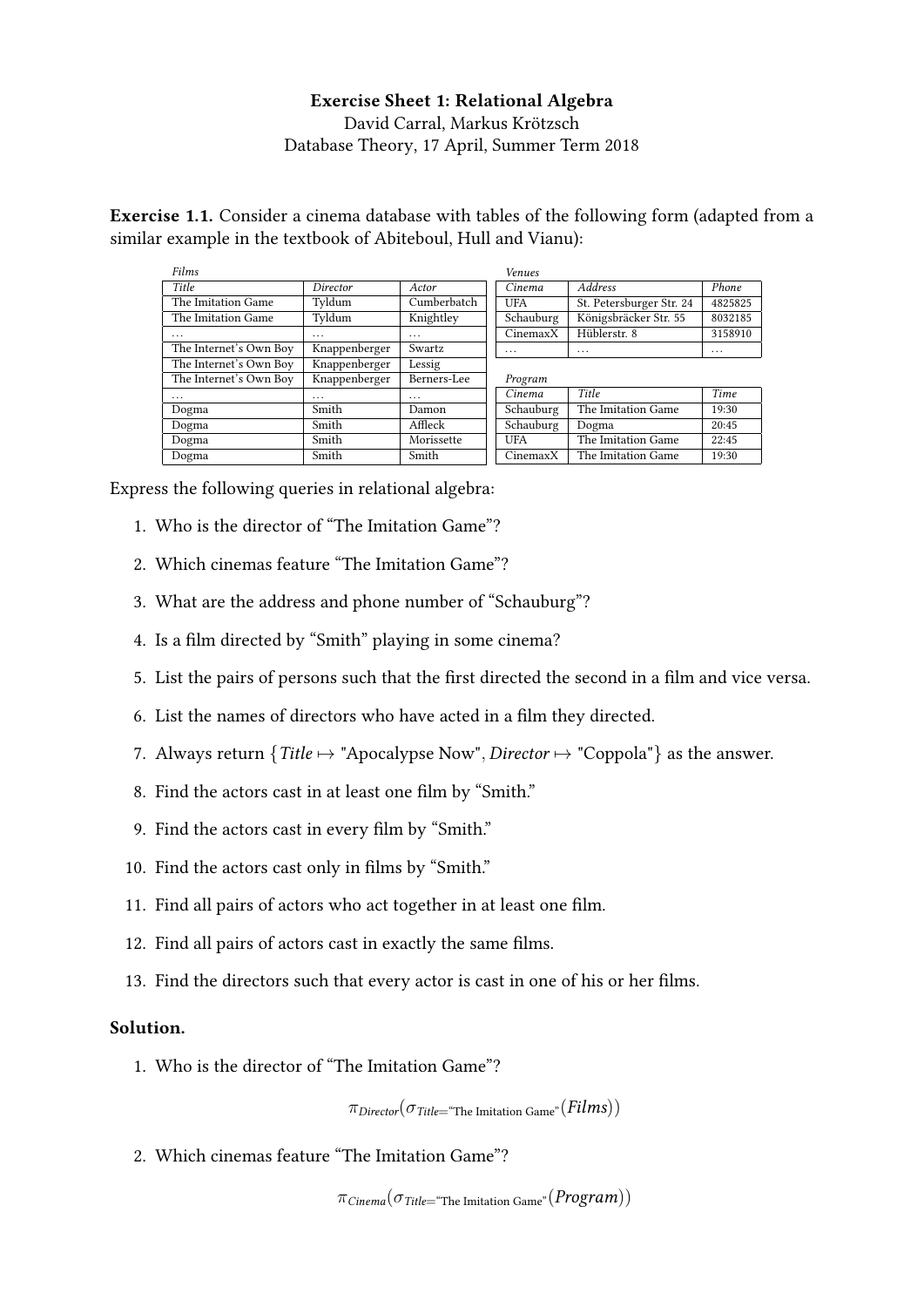3. What are the address and phone number of "Schauburg"?

 $\pi_{Address,Phone}(\sigma_{Cinema} = "Schauburg"({\it Venus})$ )

4. Is a film directed by "Smith" playing in some cinema?

 $\pi_{\emptyset}(\sigma_{\text{Directory}}=^*\text{Smith}^*(Films) \bowtie \text{Program})$ 

Possible answers: {} (if there are no such films) and { $\varepsilon$ } (if there are).

- 5. List the pairs of persons such that the first directed the second in a film and vice versa.  $\pi_{\text{Directory-RD}}(\sigma_{\text{Directory-RA}}(\sigma_{\text{Actor}=RD}(\delta_{\text{Title}}\text{Directory}.\text{Actor}\rightarrow_{RT,RD,RA} (Films))\bowtie Films)))$
- 6. List the names of directors who have acted in a film they directed.

$$
\pi_{\text{Directory}}(\sigma_{\text{Actor}=\text{Directory}}(\text{Films}))
$$

7. Always return  $\{Title \mapsto \text{"Apocalypes Now", Director} \mapsto \text{"Coppola"}\}$  as the answer.

 $\{$  Title  $\mapsto$  "Apocalypse Now"}  $\} \bowtie$   $\{$  Director  $\mapsto$  "Coppola"}  $\}$ 

8. Find the actors cast in at least one film by "Smith."

$$
\pi_{\text{Actor}}(\sigma_{\text{Directory}} \text{``Smith''}(Films))
$$

9. Find the actors cast in every film by "Smith."

$$
\pi_{\text{actor}}(\text{Films}) - \pi_{\text{actor}}(\text{Films}) \bowtie \pi_{\text{Title}}(\sigma_{\text{Directory}} \cdot \text{Smith}^*(\text{Films})) - \pi_{\text{actor},\text{Title}}(\sigma_{\text{Directory}} \cdot \text{Smith}^*(\text{Films}))]
$$

10. Find the actors cast only in films by "Smith."

$$
\pi_{\text{Actor}}(Films) - \pi_{\text{Actor}}[Films - \sigma_{\text{Director}} = \text{Smith}^*|Films)]
$$

11. Find all pairs of actors who act together in at least one film.

 $\pi_{RA, Actor}[\delta_{Actor \to RA}(Films) \bowtie Films - \sigma_{Actor=RA}(\delta_{Actor \to RA}(Films) \bowtie Films)]$ 

12. Find all pairs of actors cast in exactly the same films. Consider first the query  $q$  returning a table with all pairs of actors  $a$  and  $a'$  such that  $a$  acts in every movie where  $a'$  acts.

$$
q := \pi_{Actor}(Films) \bowtie \delta_{Actor \rightarrow RA}(\pi_{Actor}(Films)) - \pi_{Actor,RA}(\pi_{Actor \rightarrow RA}(Films) \bowtie \delta_{Actor \rightarrow RA}(Films)) - \pi_{Actor,RA}(\pi_{Actor}(Films))
$$

The query is then  $q \bowtie \delta_{Actor,RA\rightarrow RA,Actor}(q)$ 

13. Find the directors such that every actor is cast in one of his or her films.

$$
\pi_{\text{actor}}(\text{Films}) - \newline \pi_{\text{actor}}(\text{Films}) \bowtie \pi_{\text{Title}}(\sigma_{\text{Directory}} \text{``Smith"}(\text{Films}))) - \pi_{\text{actor},\text{Title}}(\sigma_{\text{Directory}} \text{``Smith"}(\text{Films}))
$$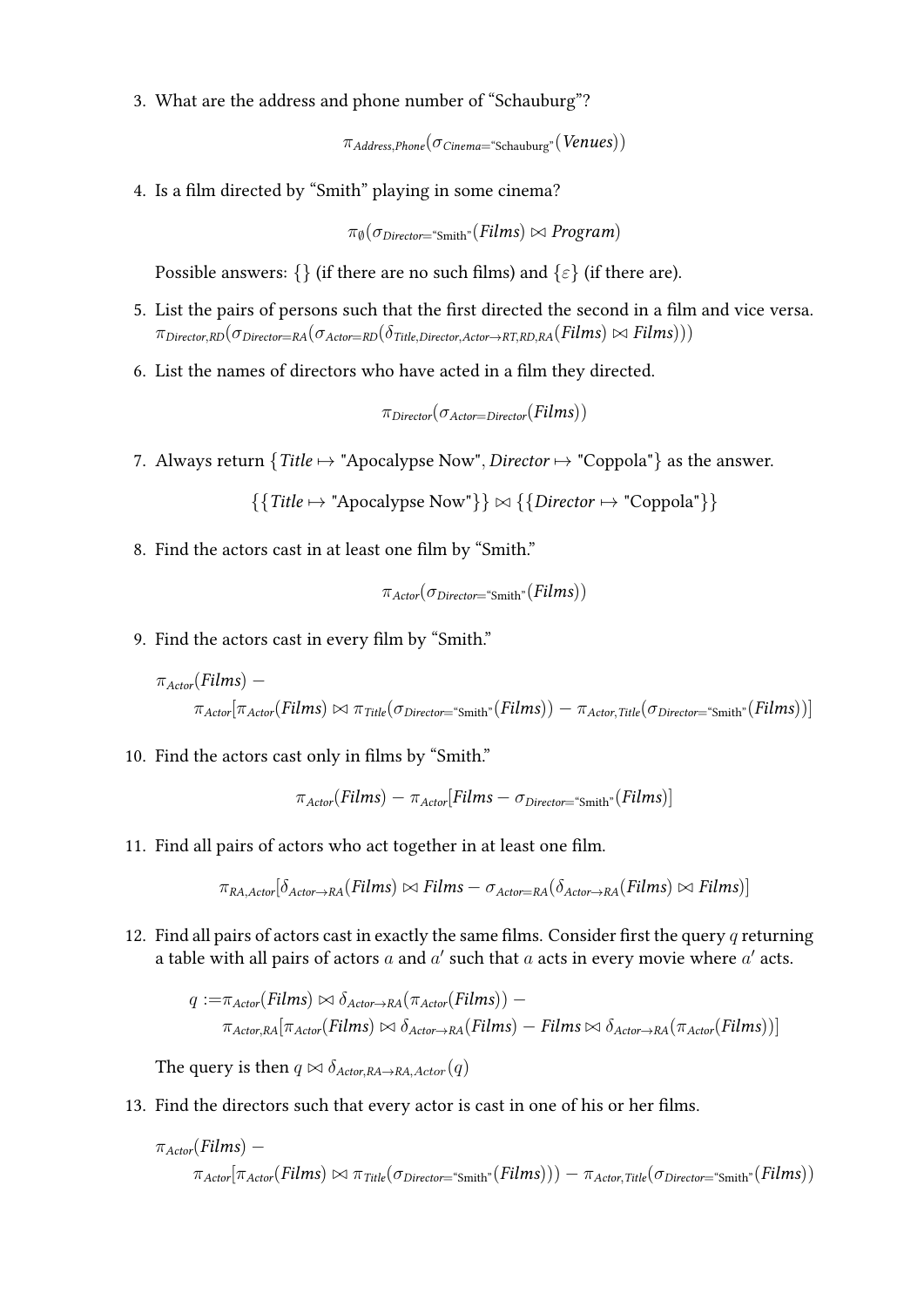**Exercise 1.2.** We use  $\varepsilon$  to denote the *empty function*, i.e., the function with the empty domain, which is defined for no value. We use  $\emptyset$  to denote the empty table with no rows and no columns. Now for a table  $R$ , what are the results of the following expressions?

$$
R \bowtie R \qquad \qquad R \bowtie \emptyset \qquad \qquad R \bowtie \{\varepsilon\}
$$

## Solution.

$$
R \bowtie R = R \qquad \qquad R \bowtie \emptyset = \emptyset \qquad \qquad R \bowtie \{\varepsilon\} = R
$$

To show this, we recall the definition of the natural join from the lecture:

$$
R \bowtie S = \{ f \cup g \mid f \in R \text{ and } g \in S \text{ such that } f(a) = g(a) \text{ for all } a \in Att(R) \cap Att(S) \}
$$

In the second case,  $g \in S$  cannot be satisfied, since S is empty. In the third case, we have  $S = {\varepsilon}.$  Then  $g \in S$  implies that  $g = \varepsilon$ , the empty function. By definition of the empty function,  $Att(S)$  is empty.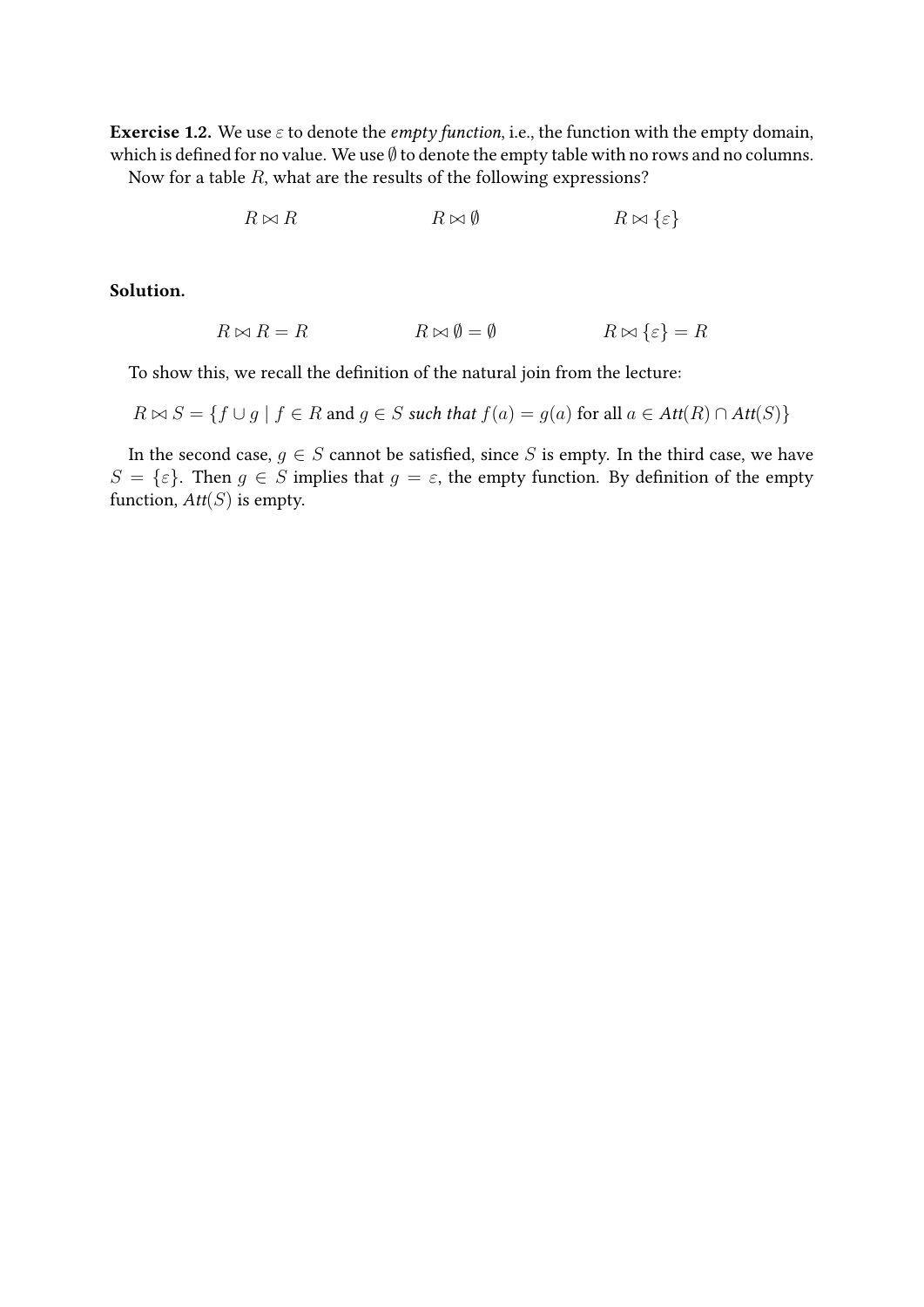Exercise 1.3. Express the following operations using other operations presented in the lecture:

- Intersection  $R \cap S$ .
- Cross product (Cartesian product)  $R \times S$ .
- Selection  $\sigma_{n=a}(R)$  with a a constant.
- Arbitrary constant tables in queries (the constants in the lecture only had one single column and one single row; generalise this to any number of constants and rows)

### Solution.

- $R \cap S = R \bowtie S$ .
- Let U be the attributes of R and V be the attributes of S. Let W be such that  $|W| = |V|$ and  $W \cap U = \emptyset$ . Then  $R \times S = R \bowtie \delta_{\vec{V} \to \vec{W}}(S)$ .
- $\sigma_{n=a}(R) = R \bowtie \{\{n \mapsto a\}\}\$
- To create a constant table with a single row and many attribute-value pairs simply join several single attribute-value pair constant tables. Then use union to create a table with several rows.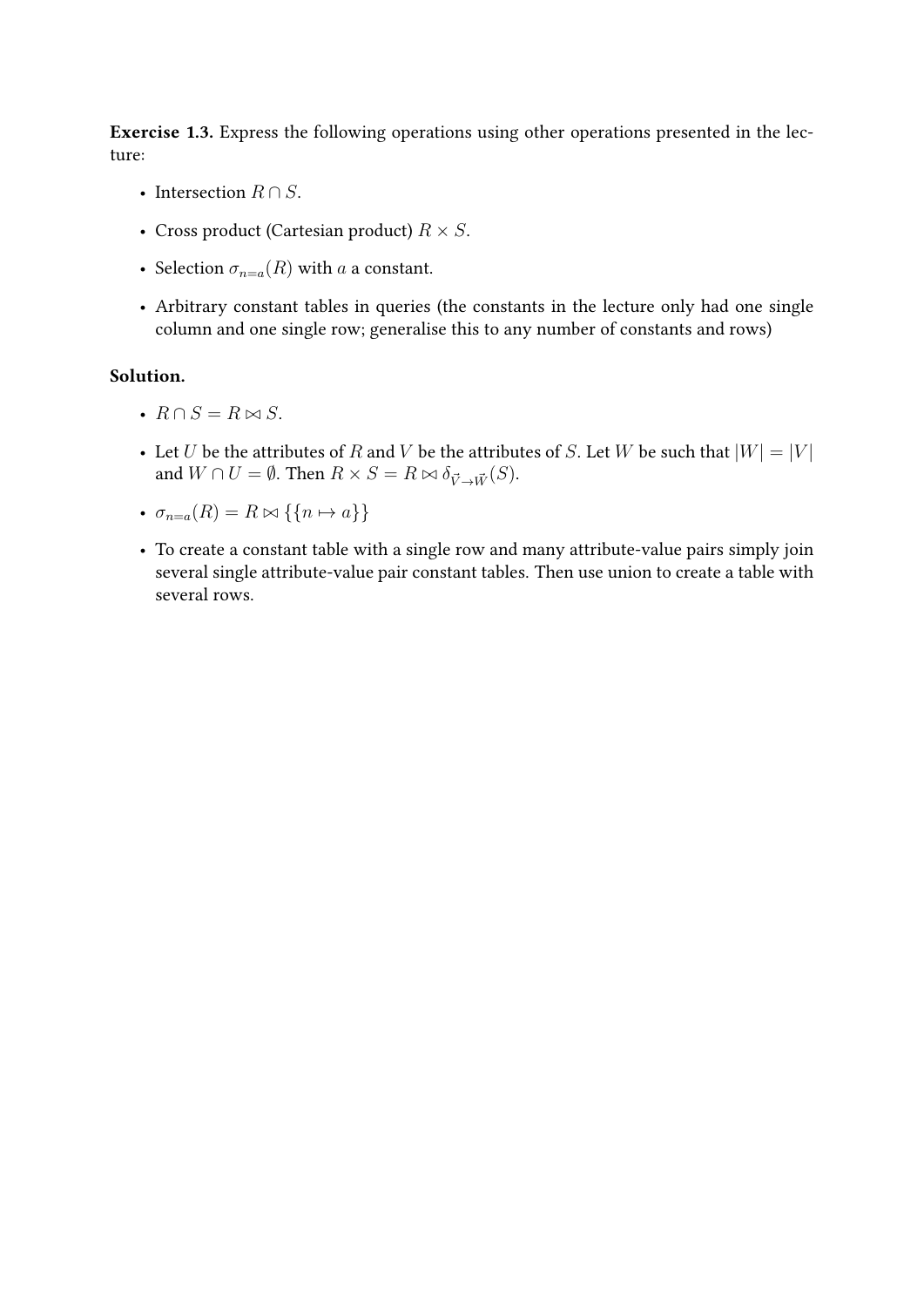Exercise 1.4. Consider the following identities and decide for each whether it is true or false. If true, prove your answer using the definitions from the lecture; if false, give a counterexample.

$$
1. \, R \bowtie S = S \bowtie R
$$

2. 
$$
R \bowtie (S \bowtie T) = (R \bowtie S) \bowtie T
$$
.

3. 
$$
\pi_X(R \circ S) = \pi_X(R) \circ \pi_X(S)
$$
 for all  $\circ \in \{\cup, \cap, -\infty\}$ .

4. 
$$
\sigma_{n=m}(R \circ S) = \sigma_{n=m}(R) \circ \sigma_{n=m}(S)
$$
 for all  $\circ \in \{\cup, \cap, -\}.$ 

5.  $\sigma_{n=m}(R \bowtie S) = \sigma_{n=m}(R) \bowtie S$ , for n and m attributes of R only.

Why are these identities of interest?

Solution. Be quite formal in proving these – learning goal is also to understand how to derive "obvious" things properly.

- 1. Yes. By definition,  $R \bowtie S = \{f \cup g \mid f \in R \text{ and } g \in S \text{ such that } f(a) = g(a) \text{ for all } a \in S \}$  $Att(R) \cap Att(S)$ . Clearly,  $R \bowtie S = S \bowtie R$ .
- 2. Yes. Similar to the one above.
- 3.  $\pi_X(R \cup S) = \pi_X(R) \cup \pi_X(S)$ Let  $f \in \pi_X(R \cup S)$ , then there exists  $f' \in R \cup S$  such that  $f'$  restricted to  $X$  is equal to f. Then  $f'$  belongs to R or to S (or to both). Without loss of generality, assume that  $f'$ belongs to R. Then  $f \in \pi_X(R)$ . The other direction is the same.

| R |    | ᡗ<br>Ğ |   |
|---|----|--------|---|
| A | B  | д      | B |
|   | ٠. |        | 3 |

| $\pi_A(R \cap S) = \{ \} \subsetneq \pi_A(R) \cap \pi_A(S) = \{ \{ A \mapsto 1 \} \}.$                   |
|----------------------------------------------------------------------------------------------------------|
| $\pi_A(R \bowtie S) \subsetneq \pi_A(R) \bowtie \pi_A(S)$ – for the example, $\bowtie$ behaves as $\cap$ |
| $\pi_A(R-S) = \{\{A \mapsto 1\}\} \supseteq \pi_X(R) - \pi_X(S) = \{\}\$                                 |

<sup>4.</sup> yes

5. yes

These identities can be used to optimize queries, e.g., by pushing selection inwards using distributivity. The join then handles smaller tables.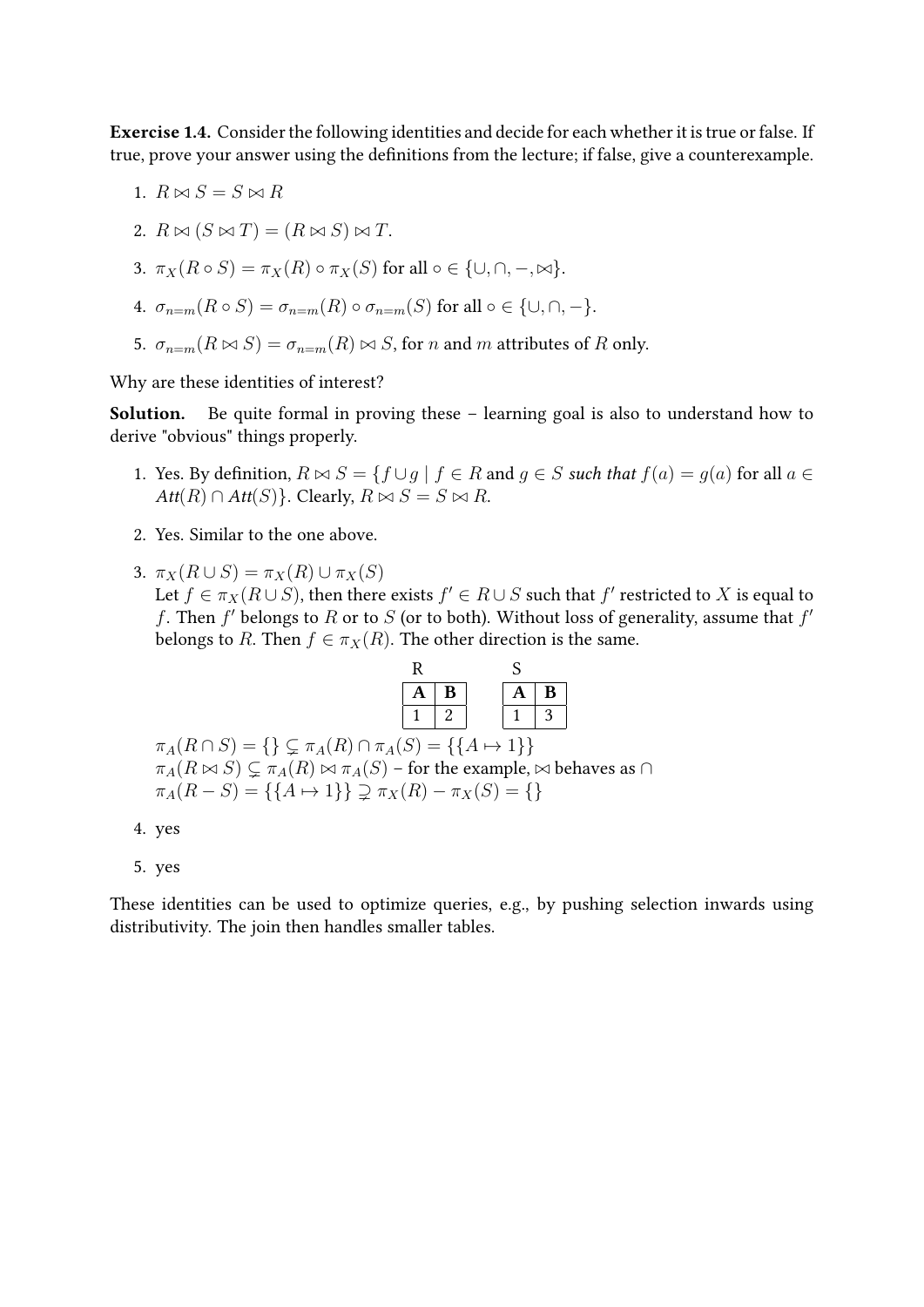**Exercise 1.5.** Let  $R^\mathcal{I}$  and  $S^\mathcal{I}$  be tables of schema  $R[U]$  and  $S[V]$ , respectively. The *division* of  $R^\mathcal{I}$  by  $S^\mathcal{I}$ , written as  $(R^\mathcal{I}\div S^\mathcal{I})$ , is defined to be the maximal table over the attributes  $U\backslash V$  that satisfies  $(R^{\cal I}\div S^{\cal I})\bowtie S^{\cal I}\subseteq R^{\cal I}.$  Note that the joined tables here do not have any attributes in common, so the natural join works as a cross product.

Consider the following table and use the division operator to express a query for the cities that have been visited by all people.

| Visited |          |  |  |
|---------|----------|--|--|
| Person  | City     |  |  |
| Tomas   | Berlin   |  |  |
| Markus  | Santiago |  |  |
| Markus  | Berlin   |  |  |
| Fred    | New York |  |  |
| Fred    | Berlin   |  |  |

Express division using the relational algebra operations introduced in the lecture. Solution.

- Visited  $\div \pi_{Person}(Visted)$
- Let X be the attributes unique to R, then  $R \div S = \pi_X(R) \pi_X[\pi_X(R) \times S R]$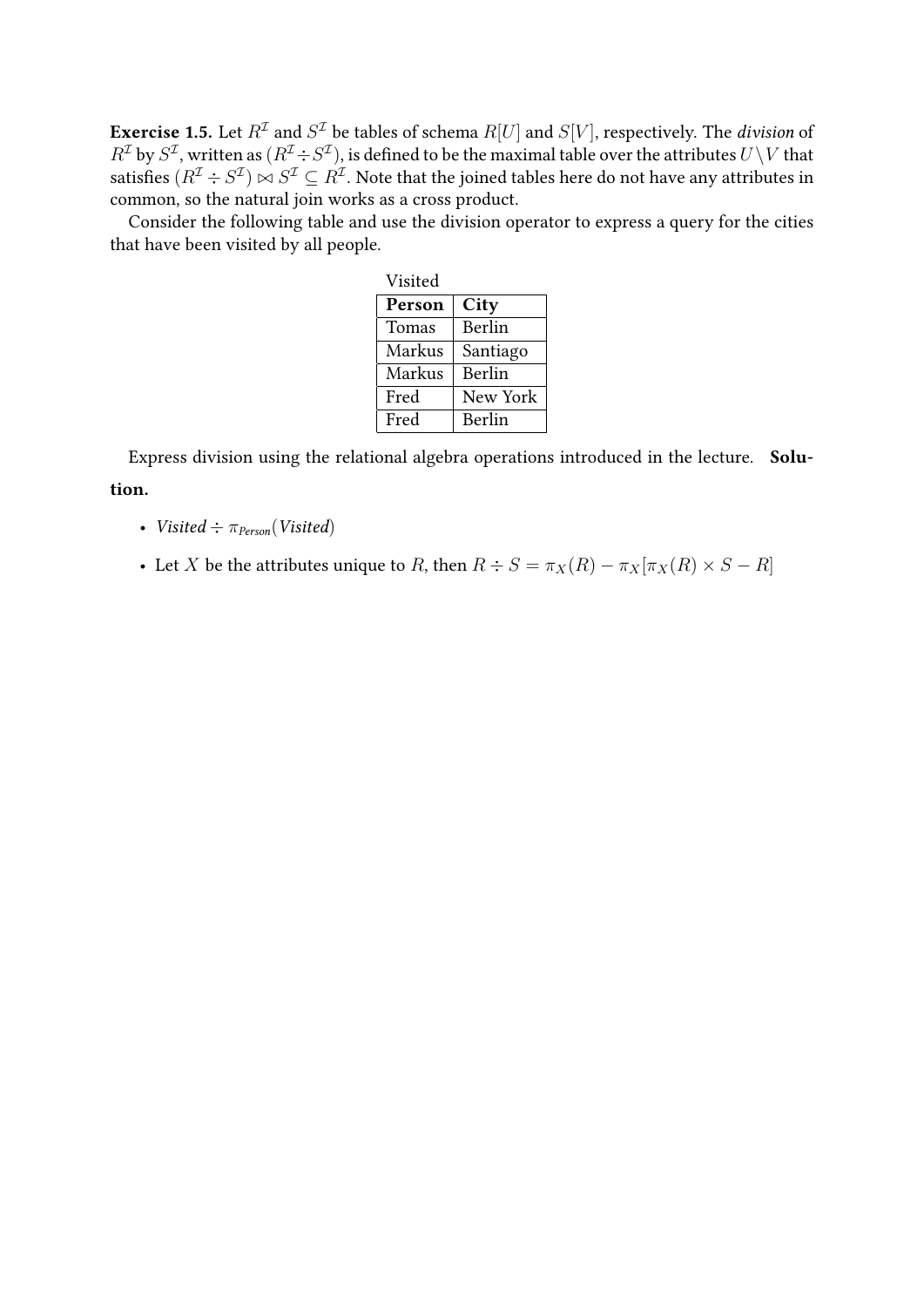Exercise 1.6. Suggest how to write the relational algebra operations for using the unnamed perspective. What changes?

**Solution.** Key aspects: cross product  $\times$  instead of natural join, no renaming, order matters in projections;  $\{\sigma, \pi, \cup, -, \times\}$ .